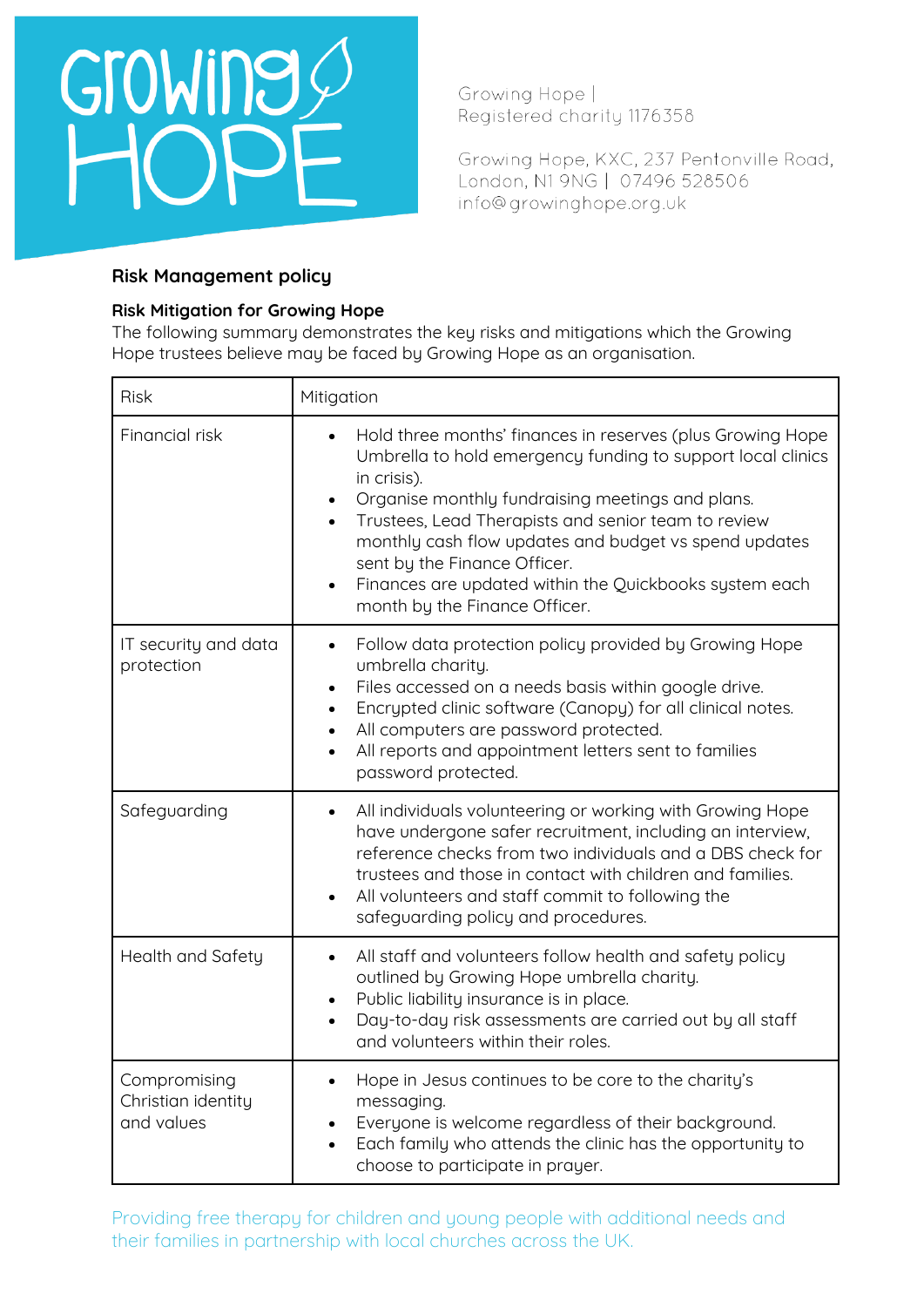# GroWine

Growing Hope | Registered charity 1176358

Growing Hope, KXC, 237 Pentonville Road, London, N1 9NG | 07496 528506 info@growinghope.org.uk

Further guidelines of policy and procedure in place to mitigate risks are as follows.

# **Definitions**

Risk Assessment is defined as the careful examination of what, within the workplace, could cause harm to people and how. Once potential hazards have been identified, reasonable steps must be taken to prevent harm to people or, where hazards cannot be completely eliminated, to reduce the likelihood and severity of harm as far as "reasonably practicable".

The Health and Safety at Work etc Act 1974 is an Act of Parliament that defines the fundamental structure and authority for the regulation and enforcement of workplace health, safety and welfare within the United Kingdom.

Canopy is clinical administration software which encrypts and stores clinical data for each local clinic.

# **Scope**

This policy applies to all employees, volunteers, freelances and trustees who are working or volunteering as part of Growing Hope in any capacity.

# **Responsibilities**

The following responsibilities must be undertaken by the following individuals.

Growing Hope (umbrella trustee board)

- Ensure new staff receive local induction training on Risk Management and Health and Safety matters to enable them to carry out their roles appropriately and safelu.
- Ensure that this policy is kept up to date in order that risk can be mitigated where possible.
- Identify any areas where the organisation needs to commit additional resources to ensure Health and Safety is maintained or improved through review of incident reports.

# Growing Hope (local trustee board)

- Ensure that local Health and Safety arrangements are adequate, problems are addressed and that any concerns that have not been resolved locally are discussed with their line managers and escalated to the board of trustees as necessary.
- Ensure workplace risk assessment are undertaken annuallu by each local Growing Hope clinic and review these if significant incidents occur.
- Where unacceptable risks are identified by the risk assessment, implement adequate control measures to eliminate or reduce risks.
- Where residual risks remain and can be tolerated, communicate relevant information to those who may be affected and keep appropriate records.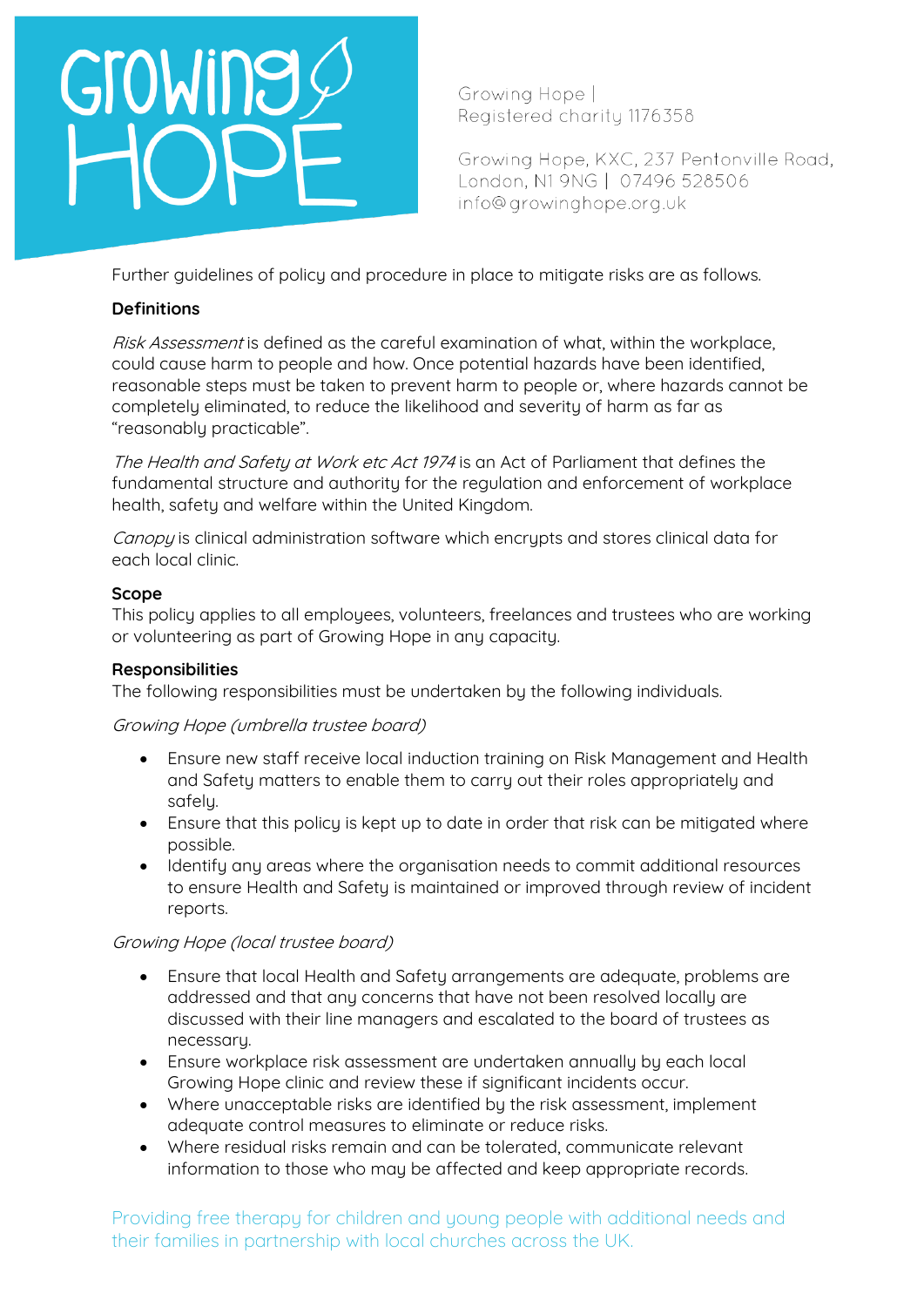# GroWine

Growing Hope | Registered charity 1176358

Growing Hope, KXC, 237 Pentonville Road, London, N1 9NG | 07496 528506 info@growinghope.org.uk

• Ensure that significant incident reports are sent to Growing Hope head office.

# All employees and volunteers

- Read, understand and comply with Growing Hope policies and Risk Assessment. Employees have a duty to keep themselves updated with regard to relevant policies and procedures.
- Co-operate with their managers in addressing any Health and Safety issues, including complying with Growing Hope's Health and Safety arrangements.
- Comply with any procedures and safe systems of work, making proper use of any equipment provided.
- Use all items of equipment correctly and in accordance with the relevant instruction and training received. Also, to report any loss or defect to equipment to the Lead Therapist and Clinic Manager.
- To wear any special clothing or personal protective equipment given to them by Growing Hope to protect their Health and Safety.
- Inform the Lead Therapist and Clinic Manager of any concerns about existing Health and Safety arrangements or risk assessments so that remedial actions can be taken as necessary.
- Attend mandatory Health and Safety training, and any other training required to safely fulfil their job role.
- Report immediately any incident, accident or near miss according to the incident reporting policy.
- Take responsibility for their own Health and Safety actions and to ensure that their acts or omissions do not compromise the safety of others.
- Complu with instructions in relation to emergency procedures, including fire, resuscitation, psychiatric emergencies, major incident procedures as well as procedures to deal with spillages of hazardous substances, as necessary.

# **Risk Assessment**

Risk assessments (appendix 2) must be completed annually for general clinic activities by each local Lead Therapist and Clinic Manager. The local board of trustees should ensure this is in place.

Risk assessments for all events carried out by Growing Hope (national and local charities) must be stored within the electronic folder for that event. A nominated individual for each event must endeavour to ensure the risk assessment and steps to mitigate the risks identified are followed.

# **Financial Risks**

Financial risks are mitigated through monthly financial reporting by each local Growing Hope clinic. It is the responsibility of each board of trustees to ensure that their local clinic has at least three months of funding in reserves at any time for their current level of activities. Where reserves are not in place the trustees must contact the Growing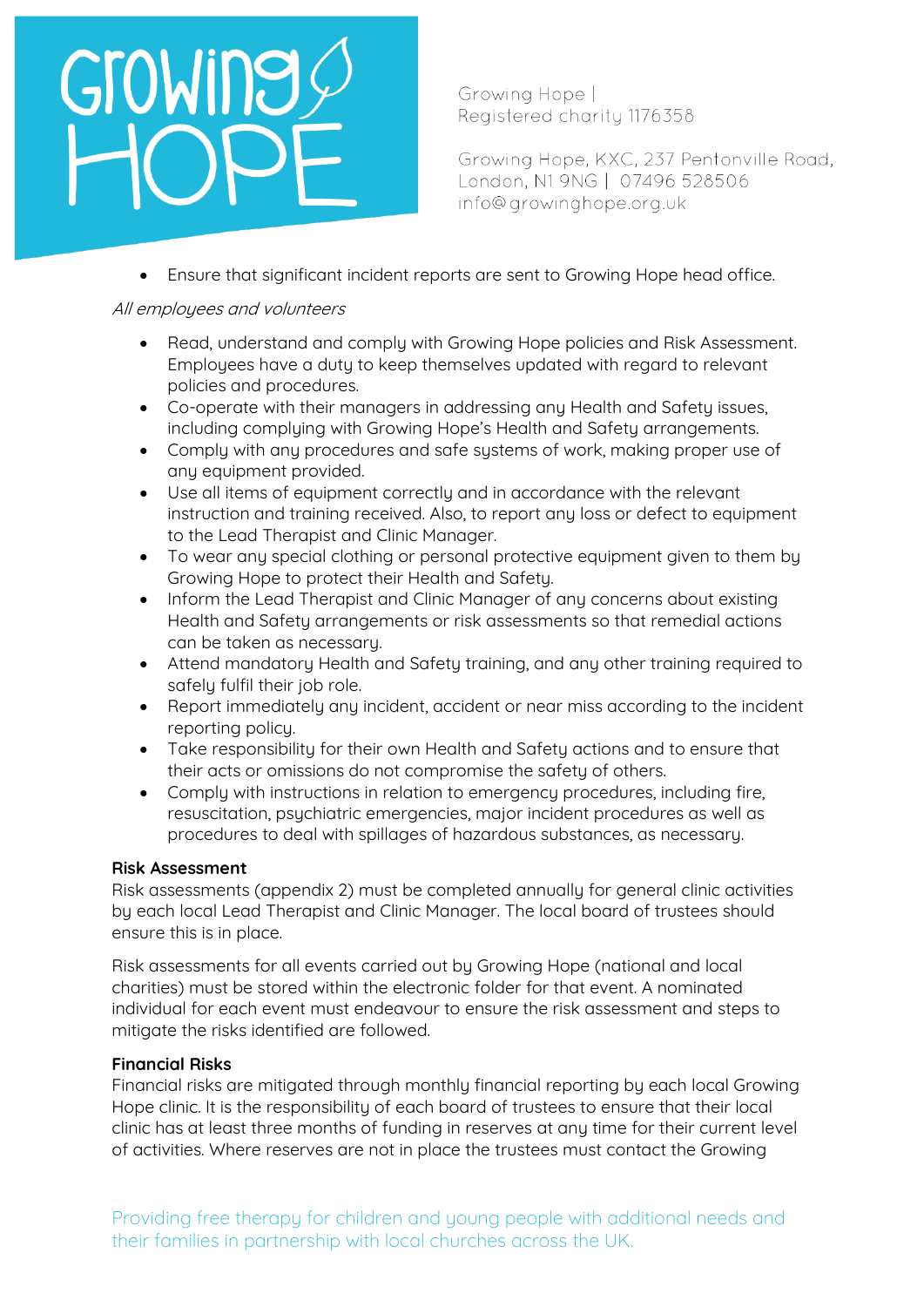

Growing Hope, KXC, 237 Pentonville Road, London, N1 9NG | 07496 528506 info@growinghope.org.uk

Hope umbrella charity within 14 working days to let them know the situation and the current plan to mitigate the risk of not having enough money.

# **IT and Information Governance**

Secure collection and storage of data must be carried out by all Growing Hope employees and volunteers with reference to the Growing Hope data protection policy.

### **Safeguarding**

Growing Hope take safeguarding seriously and all employees and volunteers must have read and actively follow the Growing Hope safeguarding policy.

### **Safer recruitment**

Growing Hope is committed to making sure that all staff and volunteers are suitable for working with the organisation and therefore carry out checks in order for this to take place.

All volunteers and freelancers working with Growing Hope on a regular basis will be required to provide:

- A reference from someone known to them from the local church
- A reference from someone who is aware of their skill in the area they are working.

They will be asked to provide an email address and contact number for their referees who will then be contacted via email with the request form. Generally, for each individual recruited a phone call will be made to at least one of the referees.

If the freelancer or volunteer will have direct contact with children they will also be required to complete a DBS application.

All volunteers and freelancers should have an understanding of Growing Hope's policies and procedures - particularly with regards to safeguarding.

Volunteers and freelancers will not be able to commence work unless their references and DBS have been received and no concerns have been raised.

Where there is undue delay or concerns with regards to references the Growing Hope local board of trustees have discretion to make a risk assessment of the appropriateness of the freelancer or volunteer participating in their role.

### **Interviews**

Where a position is advertised or required then an interview must be undertaken by at least two members of staff, regular volunteers or trustees. If there is a conflict of interest because of a pre-existing relationship it is recommended that an additional individual joins the interview.

All freelance positions receiving payment for clinical services will require an interview as above. The only exception to this is that where services are for a short amount of time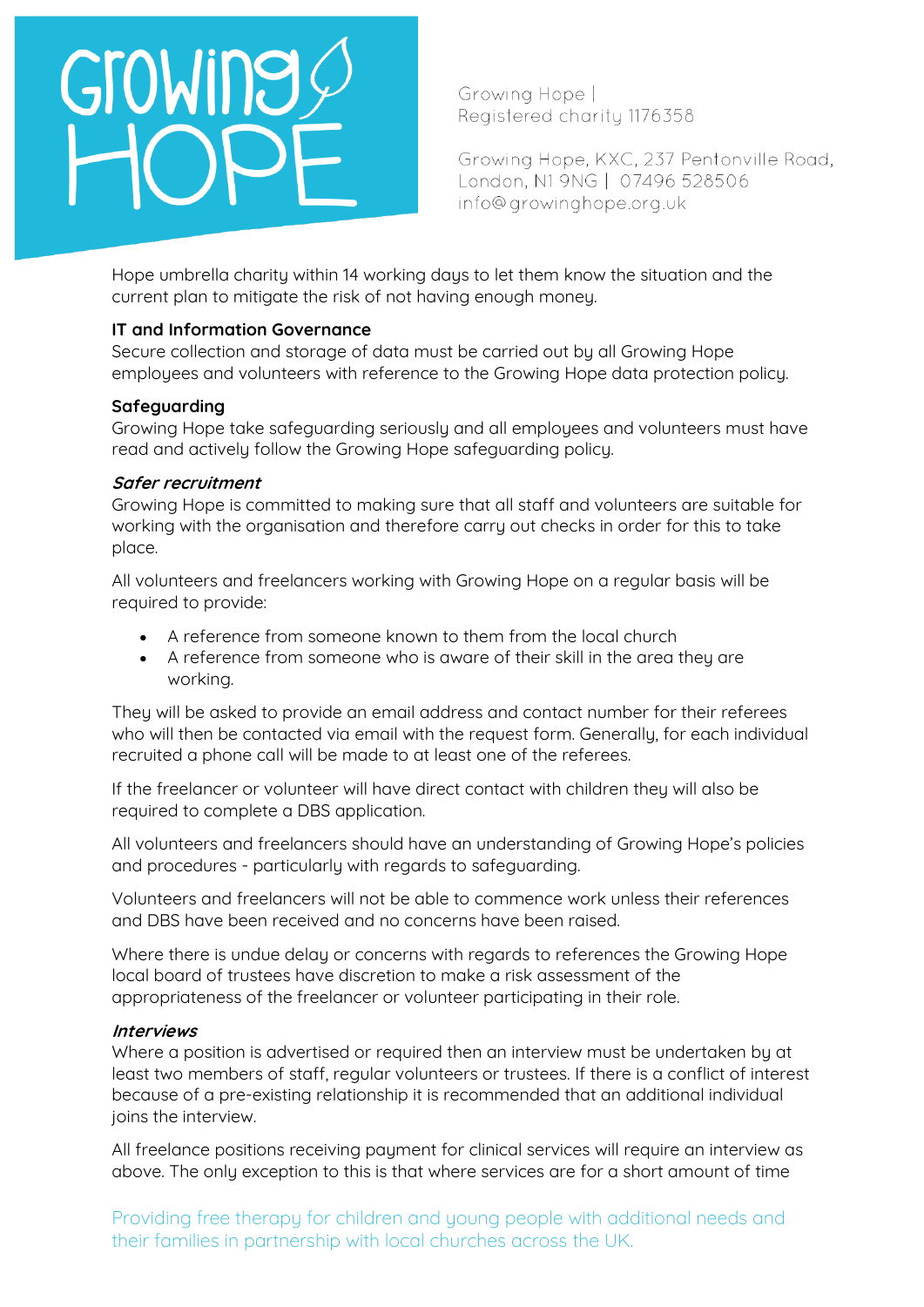

Growing Hope, KXC, 237 Pentonville Road, London, N1 9NG | 07496 528506 info@growinghope.org.uk

(e.g. childcare to support a therapy group) an informal interview can take place with the Lead Therapist and Clinic Manager.

### **Contracts**

Anyone engaging in paid employment with Growing Hope will be provided with a contract.

Anyone engaging in volunteer work with Growing Hope must complete a volunteer agreement. This is to ensure that the volunteer is aware of the importance of confidentiality and safeguarding, as well as has the opportunity to discuss the details of their role.

# **Occupational Requirement**

As hope in Jesus is one of Growing Hope's aims there is an occupational requirement that all volunteers, freelancers and employees are of Christian faith. From time to time, the charity leadership may choose to engage a volunteer or freelancer who does not have a Christian faith. This should be decided on a case by case basis and should not compromise Growing Hope's offer or values in service delivery. All contracted employees must meet the occupational requirement.

# **Health and Safety**

Everyone has a responsibility to consider health and safety whilst carrying out activities as an employee or volunteer of Growing Hope. Where incidents occur the Growing Hope Incident Reporting Policy should be followed.

Where activities involve Moving and Handling the Growing Hope Moving and Handling policy should be followed.

Each clinic should have a risk assessment completed for general clinic activities which is updated annually. This is the responsibility of the Growing Hope local trustee board.

Each Trustee board should ensure a risk assessment is carried out prior to any events.

# **Compromising Christian Values**

We believe that Jesus brings hope to everyone. Motivated by this hope, the therapists working for Growing Hope will offer to pray for those who come to the clinic. However, we will always allow people to choose whether they participate or not. Everyone is welcome at Growing Hope clinics regardless of their beliefs. Growing Hope is motivated by Christian faith and the advancement of faith is therefore part of the charity objectives. Hope in Jesus is our first value – we believe Jesus brings hope, even in the most difficult situations and that underpins everything that we do.

### **Event Management**

Growing Hope Clinics should follow the event checklist found in appendix 1 in order to make sure they have mitigated as many risks as possible prior to their event. A risk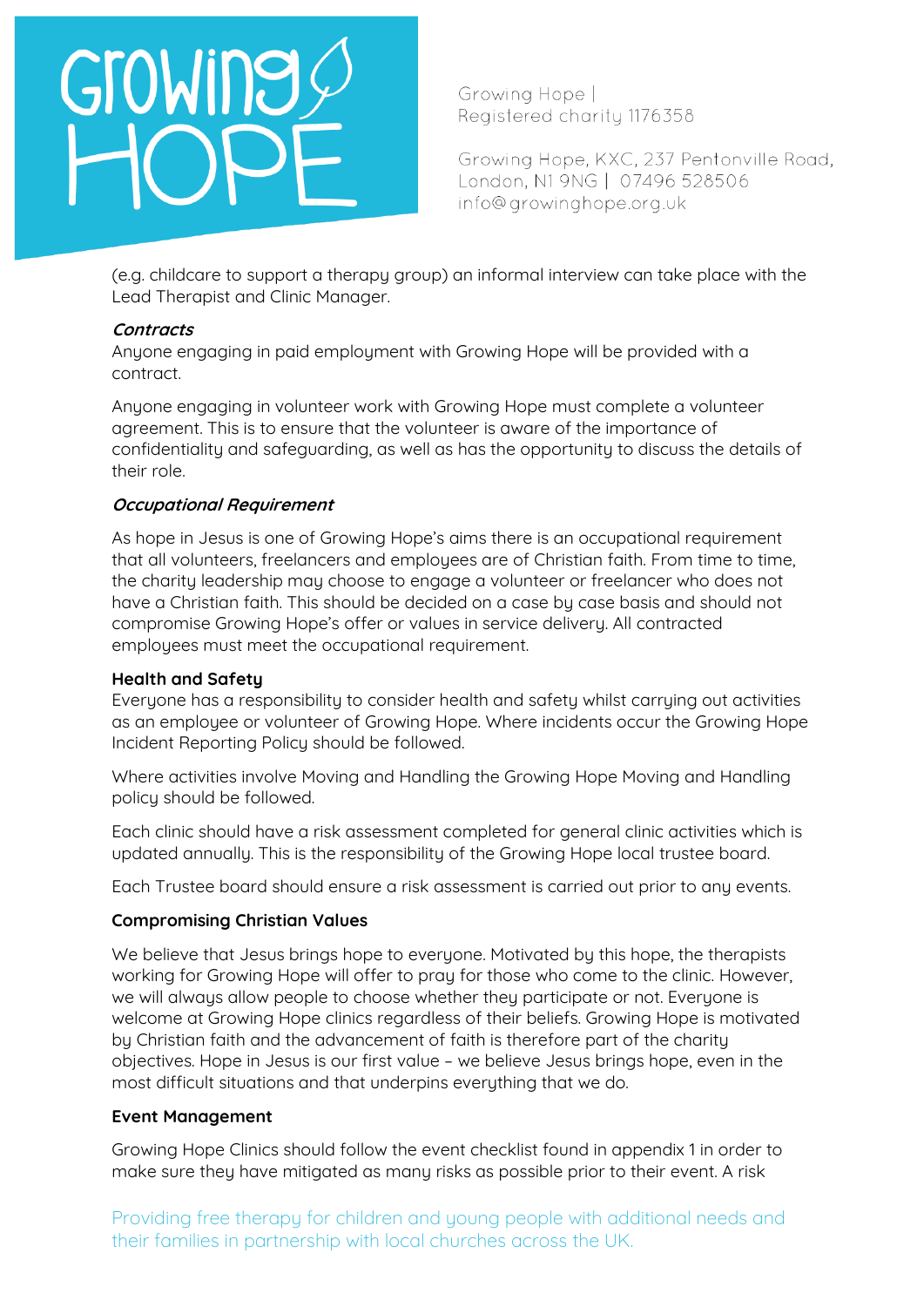

Growing Hope, KXC, 237 Pentonville Road, London, N1 9NG | 07496 528506 info@growinghope.org.uk

assessment (appendix 2) should be completed for any fundraising events and for the activities undertaken in each local clinic. It is the local trustee board's responsibility to keep these up to date.

### **Health & Safety**

### **Risk Assessments**

The guidance on this sheet constitutes a basic risk assessment. If you're organising a large event a more detailed risk assessment process will have to be followed. We are available to give you support and guidance on these forms so please contact us so we can help ensure they are correctly used.

Version: 3

Policy adopted: February 2022

This policy should be read alongside other Growing Hope policies.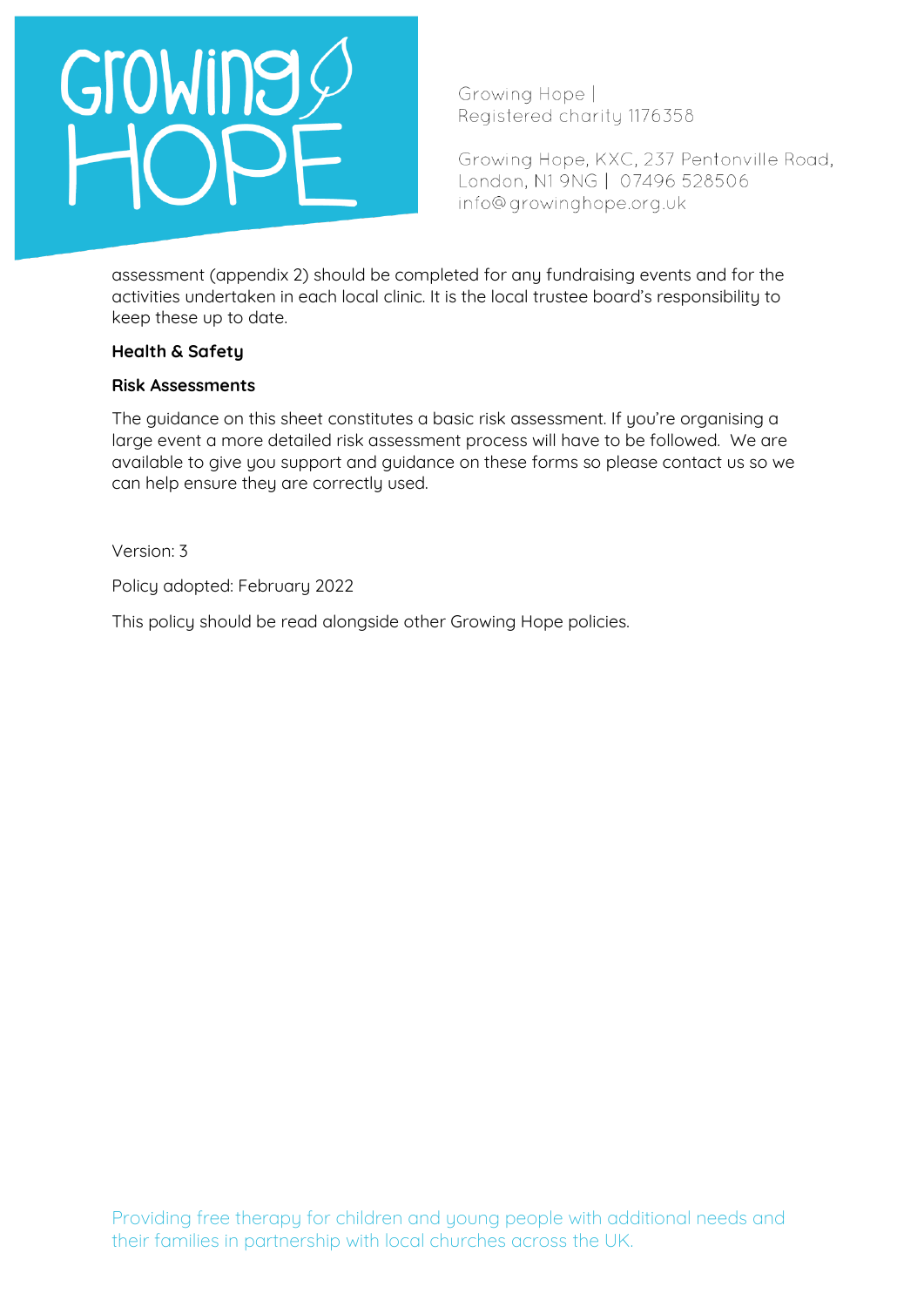

Growing Hope, KXC, 237 Pentonville Road, London, N1 9NG | 07496 528506 info@growinghope.org.uk

# **Appendix 1 – Event Checklist**

The Health and Safety at Work Act 1974 applies to volunteers as well as paid workers. Event organisers must consider whether and how any event could be harmful – to organisers, guests, volunteers, helpers and the public, and where possible minimise these risks.

All Growing Hope fundraising and event teams must take all reasonable steps to ensure the safety of all concerned at events. It is the responsibility of those joining in activities to ensure they are fit enough to take part.

Venue Safety:

- Does it have good lighting, clear and illuminated emergency signs, toilet facilities and easy access points?
- Are there suitable facilities for your disabled guests? In the event of an emergency how will they be evacuated?
- What are the parking facilities? Will you need to have parking stewards? Is there any disabled parking?
- What is the maximum capacity of people allowed in the venue? By law this cannot be exceeded, so how will you ensure that you stay within the limit?
- How will you ensure that fire/emergency exits are kept clear and able to be opened?
- Does the venue have a fire alarm system for evacuation? If not, how will you evacuate people in an emergency?
- Have you made plans to brief and manage any volunteers helping at the event? Are they aware of evacuation procedures? Do they know how to quickly report any issues?
- Does the venue have up to date public liability insurance?
- By what time do you have to vacate the premises?

# Equipment

- Where possible has all portable electrical equipment been PAT tested, or deemed safe to use by a qualified electrician/venue owner?
- Have all trailing wires been properly secured with hazard safety tape?
- Is the electrical equipment safe and not exposed?
- Are all equipment operators knowledgeable about their equipment? Will they have rehearsed before the event?
- Have any tables or display stands that you will be using been checked? How can you avoid overloading them or placing them where they could cause an obstruction?
- Where possible will you use trolleys/wheeled carriers to transport heavy items?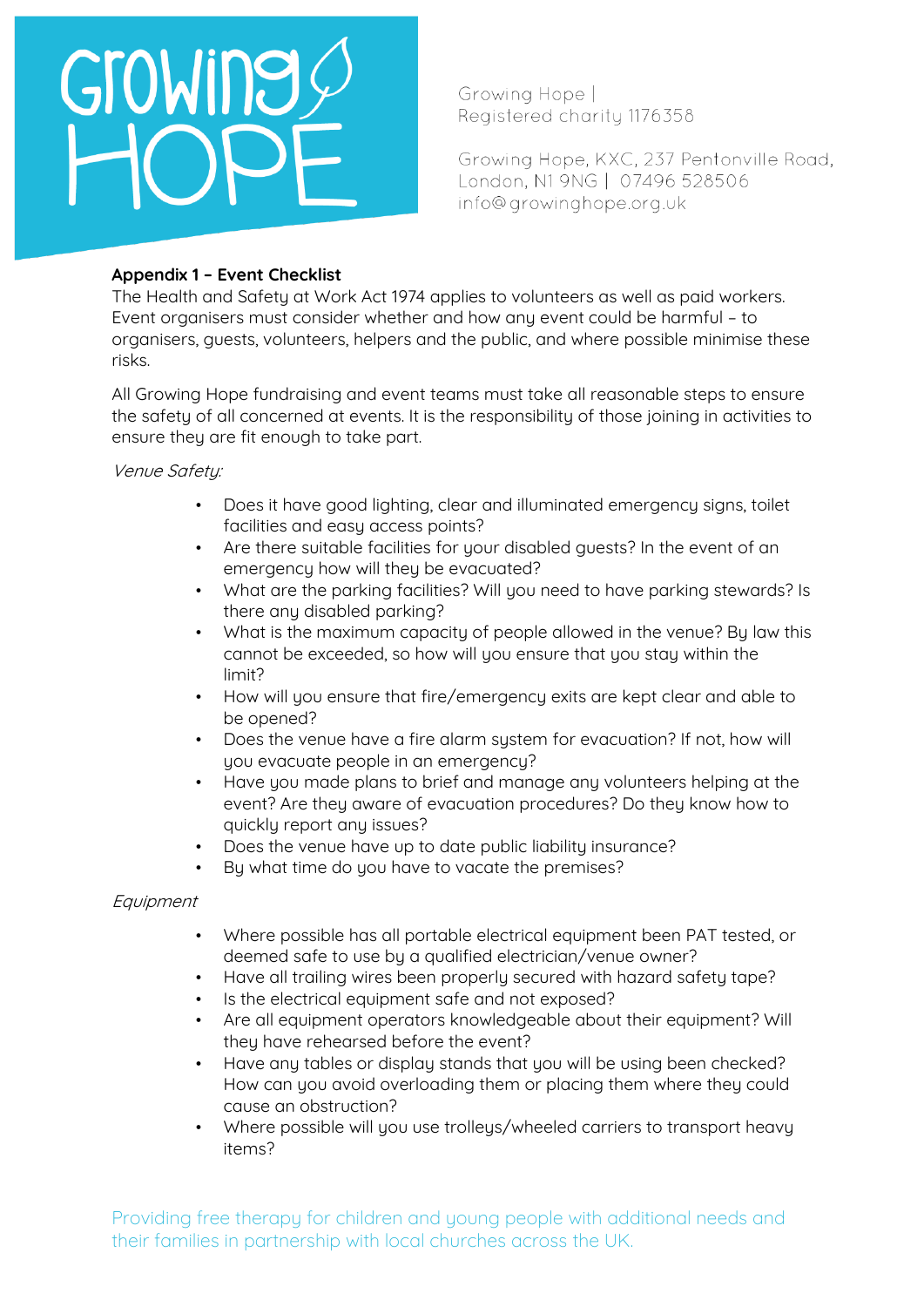# Growing

Growing Hope | Registered charity 1176358

Growing Hope, KXC, 237 Pentonville Road, London, N1 9NG | 07496 528506 info@growinghope.org.uk

# First Aid & Emergency Measures

- What is the procedure for a first aid incident? If an emergency arises, how will this be dealt with? Will all volunteers be briefed on these too before the event?
- Do you need to notify the police or fire brigade of your event?
- Will you need a qualified First Aider on site?
- Will you have a landline or mobile phone available for emergency use?
- Do you know where all the emergency exits and fire extinguishers are located? Are they clearly marked? Will all attendees be made aware of the exit procedure at the start of your event?

# Food & Refreshments

- It is the legal responsibility of anyone selling or processing food to do so safely and hygienically. Does the lead caterer have a Basic Food Hygiene certificate?
- Will you label any foods that may contain nuts or other allergens?
- Have you made plans to keep children and animals out of food preparation areas?
- Have you provided appropriate protective clothing (aprons, plastic gloves, etc) to all involved in preparing and serving food?
- If you wish to have food and drink at your event, there are additional requirements that you need to meet. The Food Standards Agency also provides information and guidance on safe food preparation and transport. <http://www.food.gov.uk/>
- Any food that is being supplied must comply with the Food Safety Act 1990, the Food Safety (General Food Hygiene) Regulations 1995 and other regulations applying to specific types of food.
- The Food Hygiene and Labelling Regulations do not apply to food that isn't prepared as part of a business. So, most food sold for charity won't need to be labelled, including food sold at one-off events. However, with food that is regularly packaged and sold for charity (e.g. jars of jam or boxed cakes), regulations may apply even when there is no profit.
- Even if there is no legal requirement to label the food, it can be done voluntarily. Ideally, give the product name, a list of ingredients and details about ingredients that could cause an allergic reaction, such as nuts. Ensure the information is accurate.
- The requirements for having an inspection depends on the size and frequency of the event. Regulations can vary so it is best to check with uour local authoritu for specific events. To find out more about what regulations apply to your situation, contact the trading standards or environmental health department at your local authority.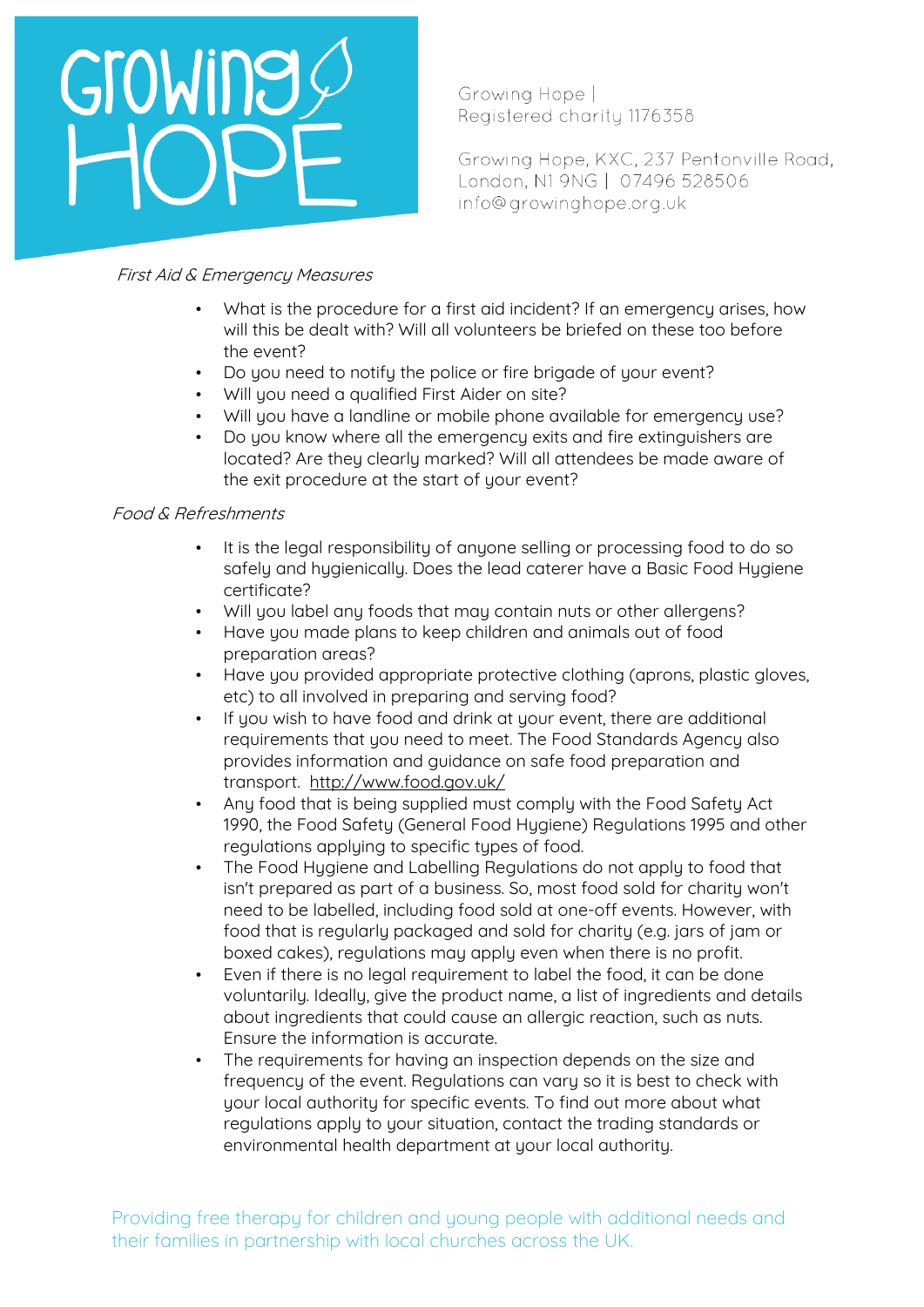# Growing

Growing Hope | Registered charity 1176358

Growing Hope, KXC, 237 Pentonville Road, London, N1 9NG | 07496 528506 info@growinghope.org.uk

# Children and Young People

- Have you made adequate plans to supervise all children at the event?
- It's illegal to let children under 16 collect money from the public without an adult with them. Have you made plans for this?
- Have you made a contingency plan for the unexpected, i.e. how to deal with lost children?
- Have you checked the age limits for children volunteering in your local area? Minimum age of children collecting money and running licensed lotteries is age 16. Children under 16 cannot count collected money.

# **Money**

- Do you have a lockable box in which to keep money from the event?
- When carrying or counting money, don't be alone. Have you arranged for two people to be in charge of the money?
- Don't put your personal safety in jeopardy by tackling a thief. Do those handling money have mobile phones with battery and signal?

# Waste

- How will you safely dispose of any rubbish or waste material?
- How will you avoid the use of hazardous cleaning products? Will you have protective clothing at hand for helpers?

# Your event and the law

# Have I got insurance?

Make sure that you have a copy of Growing Hope's insurance certificate. Ensure that public liability is covered by Growing Hope and in the building you are hiring.

Will I need a licence? If you are hoping to include any of the following at your event, you may need a licence:

- Music and dancing
- Sale of alcohol
- Extended hours of licensed premises
- Provision of food and drink
- Copyright and royalties for drama or film show
- Collecting money or selling goods in a public place (including door-todoor)

Always state that the event is in aid of Growing Hope and quote the Registered Charity number applicable to the Growing Hope charity the event is raising money for.

# Growing Hope events must not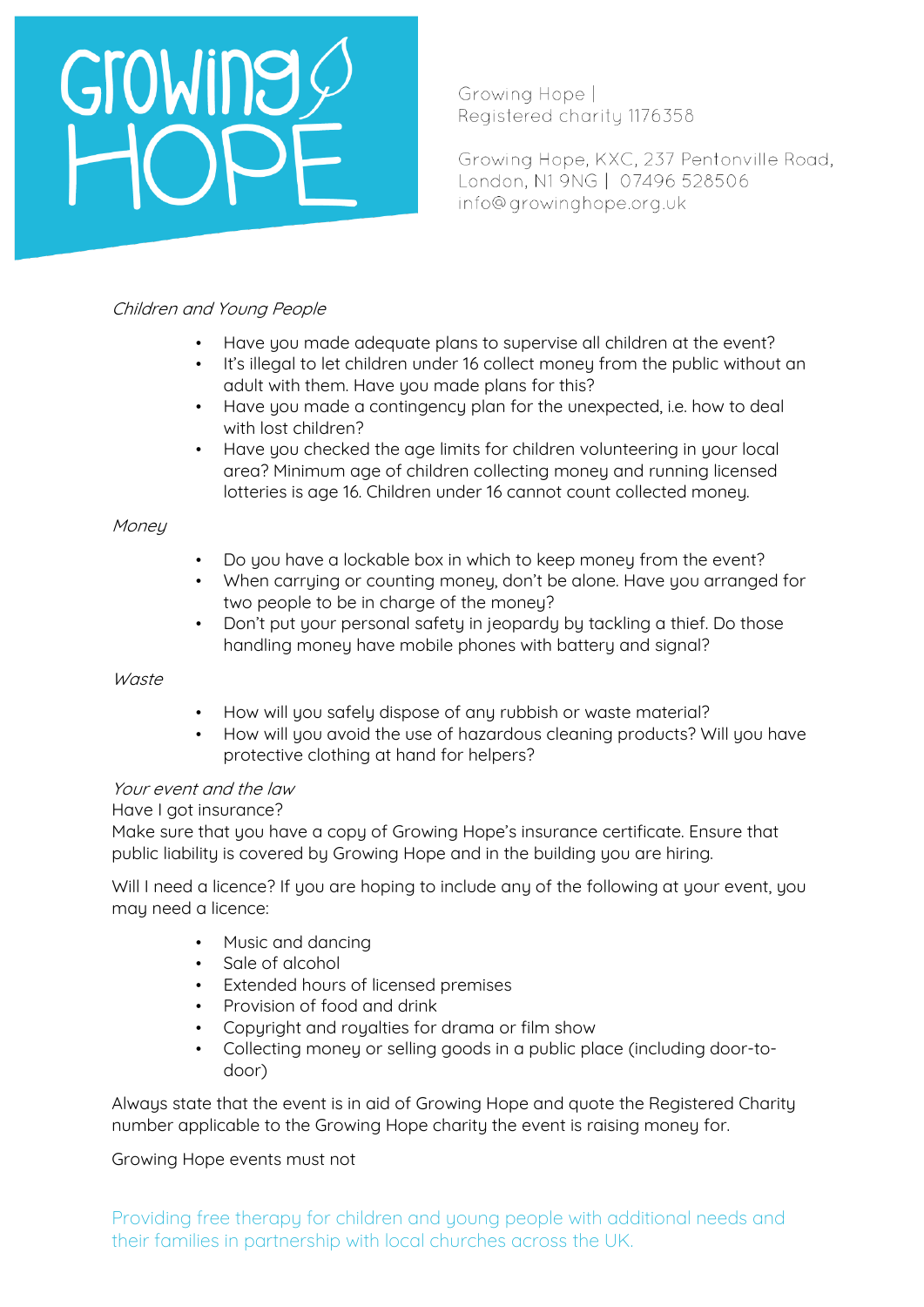# GroWing

Growing Hope | Registered charity 1176358

Growing Hope, KXC, 237 Pentonville Road, London, N1 9NG | 07496 528506 info@growinghope.org.uk

- Have alcohol, cigarettes, solvents or knives available or accessible to under 18 year olds.
- Allow children to volunteer unless with written consent from parents.
- Use photos of children and young people at events without written parental consent.

Further guidance on running fundraising events can be found here: <https://www.institute-of-fundraising.org.uk/home/>